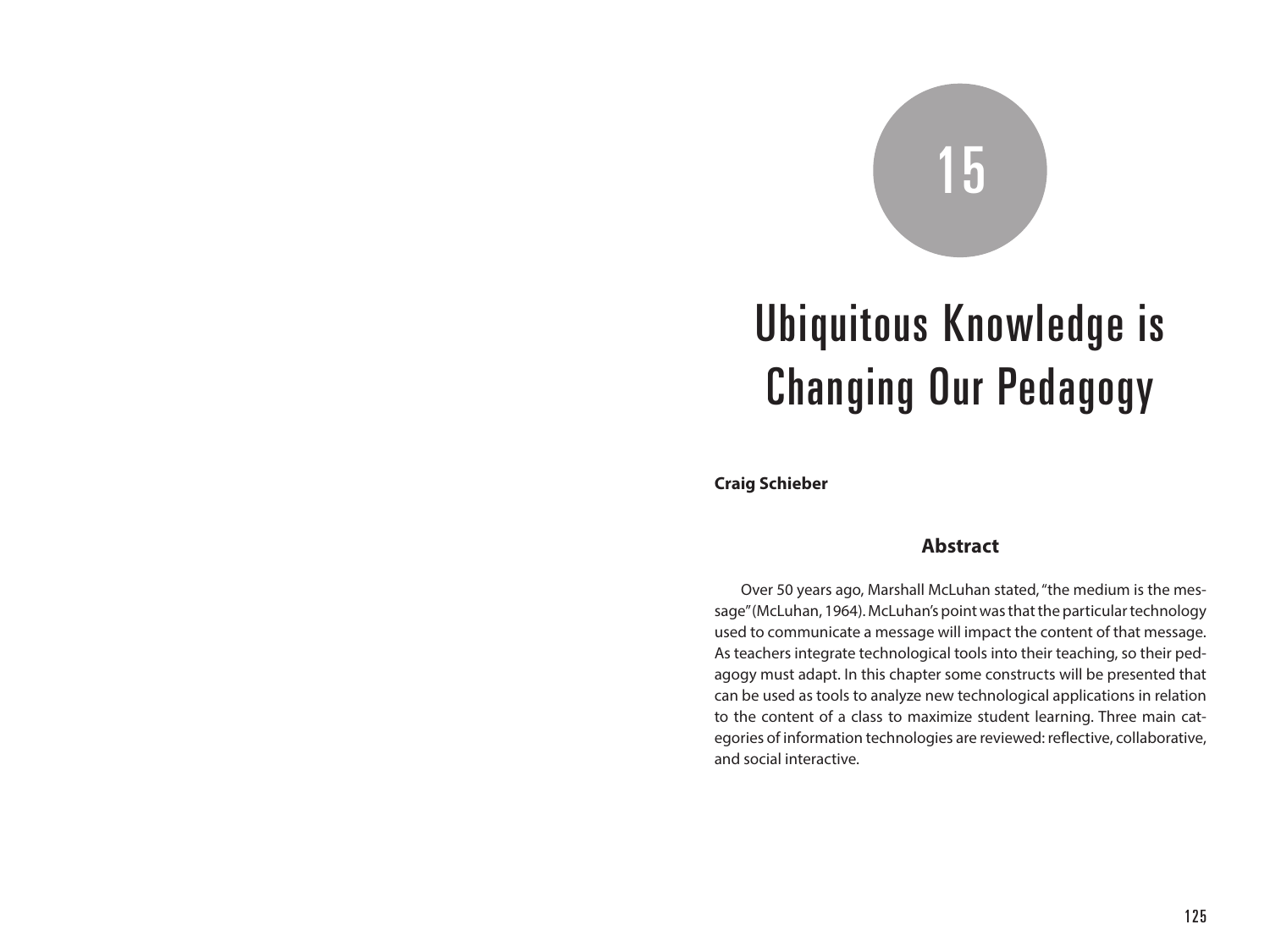# **Ubiquitous Knowledge is Changing Our Pedagogy**

Almost 50 years ago, Marshall McLuhan stated, "the medium is the message" (McLuhan, 1964). McLuhan's point was that the particular technology used to communicate a message will impact the content of that message. Put another way, the tools used for construction influences what can be built. For example, reinforced concrete allows skyscrapers reaching over a quarter mile into the sky to be built. As teachers integrate technological tools into their teaching, so their pedagogy must adapt. In this chapter, some constructs will be presented that can be used as tools to analyze new technological applications in relation to the content of a class to maximize student learning.

# **Background**

To help understand the context of using these analytic tools it is useful to review several historical examples of similar instructional adjustments that were made in teaching when a new technology was brought into the classroom. The technology of printed books and eventually easy access from voluminous libraries required students to know how to reference authors and ideas presented from many countries and historical eras. With these advancements came a stronger focus on how well students manipulated and synthesized information. It wasn't that this kind of thinking did not exist before the technological advance, but the advance made the use and mastery of such skills a more dominant standard of achievement (McLuhan, 1961).

The amount and nature of technological advancements in this era have launched education into a revolutionary stage (Christensen, Johnson, & Horn, 2008). Educators are challenged with how to integrate new technologies into the learning process. Technologies, such as lecture capture, Google docs, discussion boards, Skyping, among many others, can be used in a traditional lecture-style classroom to little additional benefit; alternatively new pedagogies matching the information technology revolution can be created to maximize the potential of these technologies. Figuring out what the instructional strategies are that are driven by

these new technologies is where the challenge lies. Instructors need to analyze their practice and adapt pedagogical strategies to integrate new technologies into their instruction.

An example is the difference between a classroom in which a blackboard (with chalk) is used and a second classroom in which PowerPoint is used. Using a blackboard, the instructor usually writes on the board as the lecture proceeds, students take notes, and the board is erased at the end of the lesson. Whereas, a PowerPoint is prepared ahead of time, students can make notes on a handout of the slides or on their own laptop, the PowerPoint is shared with the students electronically, and it is preserved beyond the classroom.

In a classroom with a PowerPoint lesson, the instructor could just write the same materials on the PowerPoint as on a blackboard. However, if the instructor knows how to take advantage of the components of PowerPoint, there could be graphics, movement on the screen, links to related sources including video clips, and questions to check for understanding. Students can listen to the presentation live in class, review it at home off a home computer, take time to look at some of the added links the instructor did not play in class, and email the instructor with questions they may have about the content. Time spent in class the next day may best be used working with other students discussing the different resources accessed the previous night about the subject. Students will share the varied information they have gathered and delve into high-level questions about the topic. The instructor will move about the classroom, engaging with students on the particular conversations they are pursuing (Sams & Bergman, 2012). This process, developed in the high-tech era, more closely reflects a knowledge-creation industry model process. While none of the practices used in the PowerPoint example are inherent to using PowerPoint as an instructional tool, using these study and thinking skills becomes easier, more natural, and more necessary in an effective classroom of the information age.

There are three foundational uses of information technologies to be brought into the classroom. Instructors can analyze their curriculum and instruction in relation to these functions of technology and make corresponding changes in their pedagogy to take greatest advantage of these tools of the information age.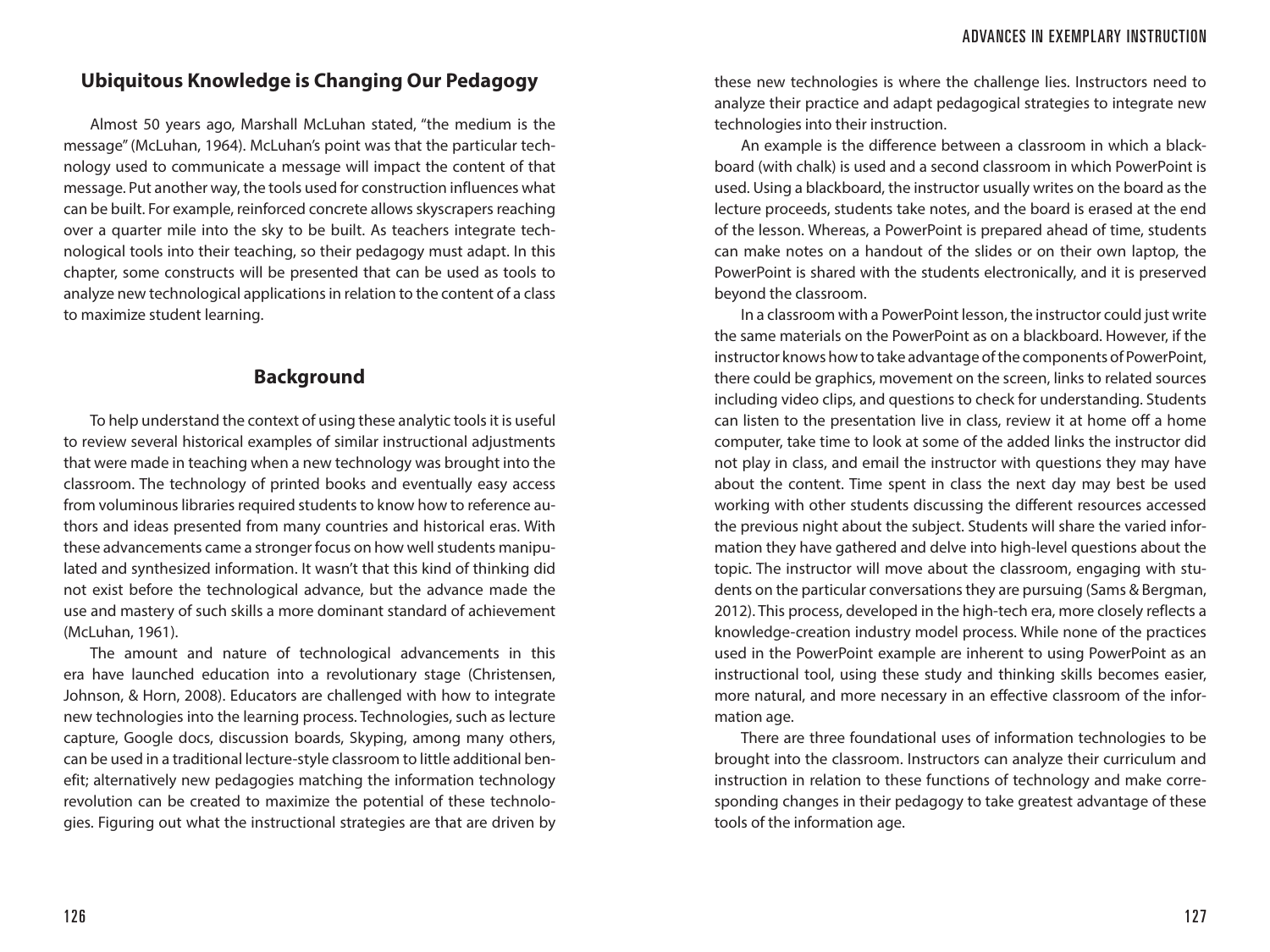## **The Process**

Information technologies can be put into the three different functions they serve in knowledge work. These three groups are

- reflective-the ability to replay and rethink;
- collaborative―group work on tasks; and
- social Interactive—utilizing a forum for exchanging ideas.

#### **Reflective**

Reflective technologies allow for the storage, retrieval, and manipulation of information. The traditional 20<sup>th</sup> century classroom had two major sources of information, the professor in front of the room and the textbook that the professor chose. The professor's information could only be accessed during the class lecture or through student notes after the lecture. Today, technology has increased the ease with which students can access information and the number of sources that can be utilized. Lectures can be recorded as podcasts or videos for later replaying and reflection by the user. Information, be it a lecture, textbook, or video, can now best be categorized as learning objects. Learning objects have proliferated on the internet, which is open for business any time of the day. Learning objects can also be posted by anyone who wishes to post information. As a result, learning objects are now ubiquitous. Thinking of information in this light allows users to choose a format similar to their learning style but also requires attention to evaluating the quality of the source of information.

Multiple sources of information are the norm for learning in our society. Students must use analytic skills to evaluate the validity of information sources. Using multiple sources and examining multiple viewpoints requires the ability to synthesize information. Instructors must be open to accepting that similar concepts can be learned through reading a textbook, listening to a podcast, or watching a video. Given that there is now this abundance of information informing instruction, assignments should be designed to allow students to take advantage of these multiple sources.

When instructors record their lectures, not only can students replay these at home but the classroom utilization can be changed to take advantage of this technology. During class time some students may be assigned

to watch the lecture while the instructor works individually with other students. After a while the groups in class can switch activities. Instructor time attending to individual student needs is increased in this manner. The flipped classroom movement has been most noted for developing these new techniques for taking advantage of reflective technologies (Sams & Bergman, 2012).

The manipulation of information with technology is seen in tools such as electronic spreadsheets, computer simulations, and automated feedback systems. Content taught in classrooms has changed due to the new knowledge and skills generated with these tools. For example, the growth in the field of discrete mathematics has been accelerated by computational tools and is now used in so many industries that, today, discrete mathematics is introduced as part of the math curriculum in the elementary grades (DeBellis & Rosenstein, 2004). Students in statistical analysis classes now spend the majority of their time learning how to enter data into complex statistical spreadsheets and programs, and then how to analyze data generated from these applications rather than the memorization of formulas and number-crunching processes taught just 30 or 40 years ago. The spell-checking function on word processing has thrown into question what level of mastery spelling of words should receive in the curriculum. The increased ability to use data analytics in the programming of instruction is leading to the proliferation of adaptive learning technologies used in all aspects of the learning process. Clearly, all of these technological advances have changed both what is taught in the classroom as well as how it is taught.

# **Collaborative**

Collaborative tools allow for multiple users to work on one project synchronously or asynchronously. In this information age, knowledge workers spend much of their time collaborating (Rosen, 2009). Shared document applications are used more often in the workplace and hence are showing up as classroom expectations as well. Google docs and wikis are examples of applications that allow many users to contribute to one document all at the same time. This ability to effectively work with others on one document at the same time requires high-level group work and people skills. Instructors should be conscious to teach about additional